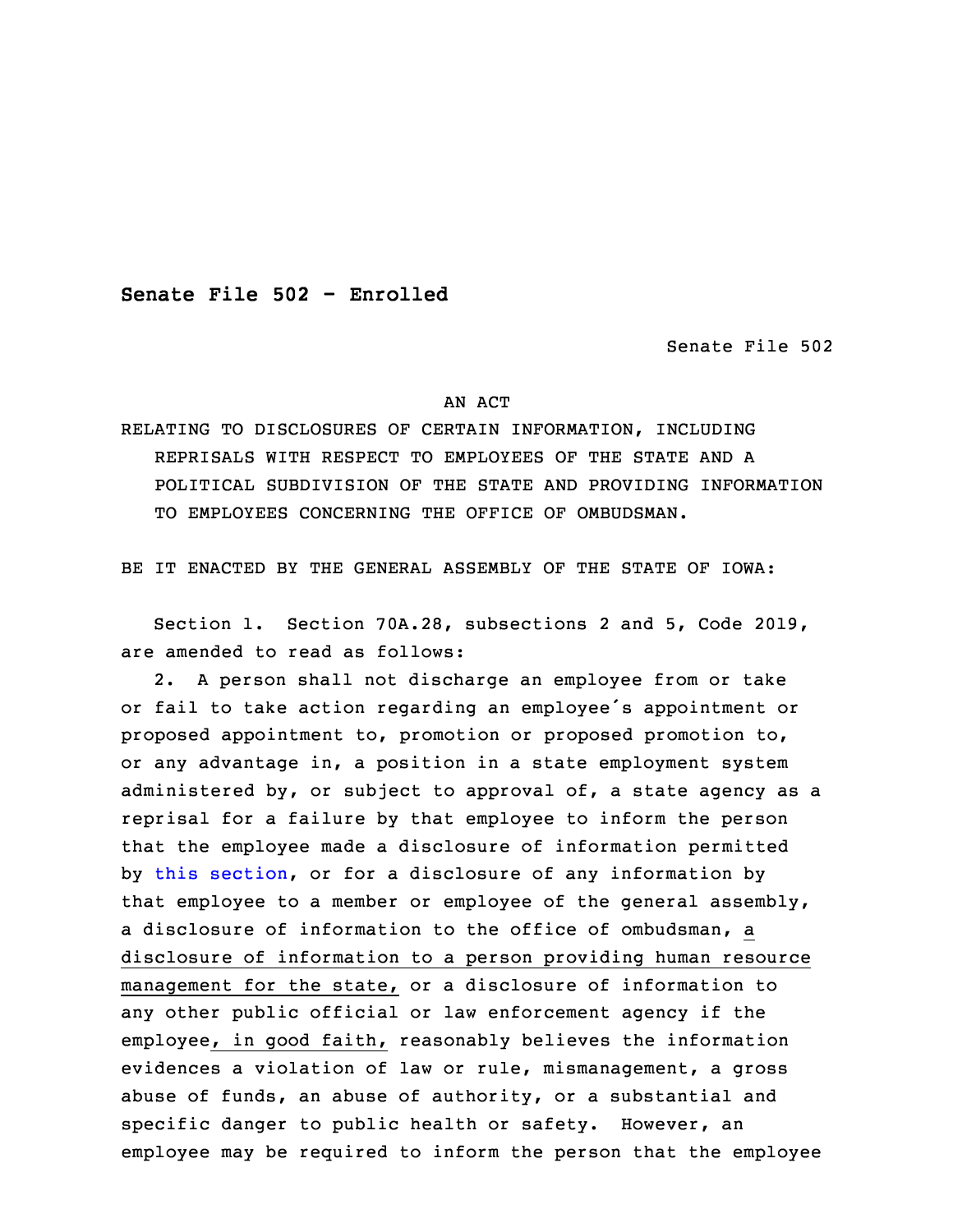made <sup>a</sup> disclosure of information permitted by this [section](https://www.legis.iowa.gov/docs/code/2019/70A.28.pdf) if the employee represented that the disclosure was the official position of the employee's immediate supervisor or employer.

5. [Subsection](https://www.legis.iowa.gov/docs/code/2019/70A.28.pdf) 2 may be enforced through <sup>a</sup> civil action.

a. A person who violates [subsection](https://www.legis.iowa.gov/docs/code/2019/70A.28.pdf) 2 is liable to an aggrieved employee for affirmative relief including reinstatement, with or without back pay,  $er$  civil damages in an amount not to exceed three times the annual wages and benefits received by the aggrieved employee prior to the violation of subsection 2, and any other equitable relief the court deems appropriate, including attorney fees and costs.

32 *b.* When <sup>a</sup> person commits, is committing, or proposes to commit an act in violation of [subsection](https://www.legis.iowa.gov/docs/code/2019/70A.28.pdf)  $2$ , an injunction may be granted through an action in district court to prohibit the person from continuing such acts. The action for injunctive relief may be brought by an aggrieved employee, or the attorney general, or <sup>a</sup> person providing human resource management for the state.

 Sec. 2. Section 70A.29, subsection 1, Code 2019, is amended to read as follows:

1. A person shall not discharge an employee from or take or fail to take action regarding an employee's appointment or proposed appointment to, promotion or proposed promotion to, or any advantage in, a position in employment by a political subdivision of this state as a reprisal for a disclosure of any information by that employee to <sup>a</sup> member or employee of the general assembly, or an official of that political subdivision, a person providing human resource management for that political subdivision, or <sup>a</sup> state official, or for <sup>a</sup> disclosure of information to any other public official or law enforcement agency if the employee, in good faith, reasonably believes the information evidences a violation of law or rule,  $mismanagement, a gross abuse of funds, an abuse of authority,$ or a substantial and specific danger to public health or safety. This [section](https://www.legis.iowa.gov/docs/code/2019/70A.29.pdf) does not apply if the disclosure of the information is prohibited by statute.

 Sec. 3. Section 70A.29, subsection 3, Code 2019, is amended to read as follows:

3. [Subsection](https://www.legis.iowa.gov/docs/code/2019/70A.29.pdf) 1 may be enforced through <sup>a</sup> civil action.